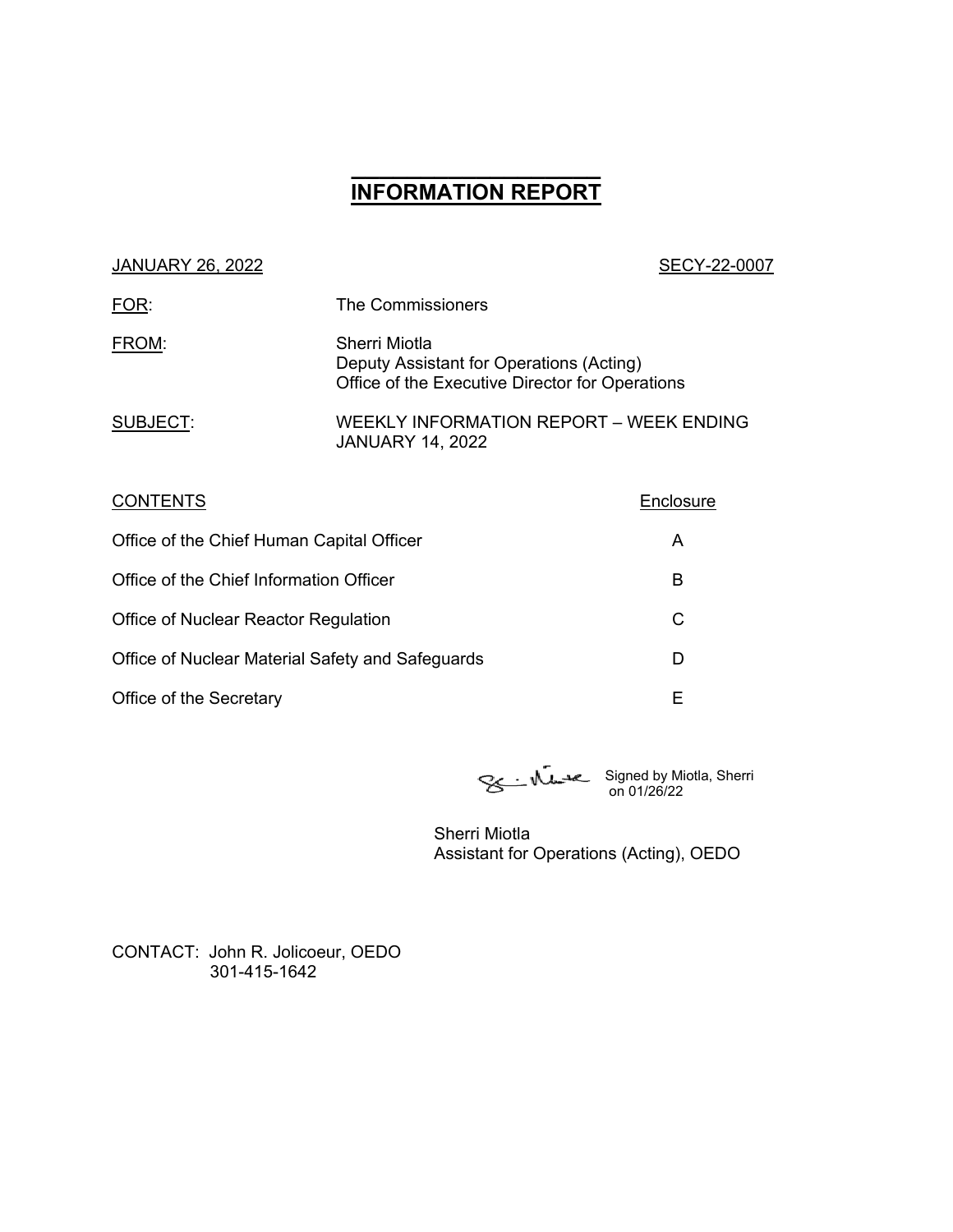# SUBJECT: WEEKLY INFORMATION REPORT – WEEK ENDING JANUARY 14, 2022, DATED JANUARY 26, 2022

# **DISTRIBUTION**:

EDO R/F AO R/F

| <b>ADAMS Accession No:</b><br>*via e-mail<br>ML22025A087 |             |           |  |  |
|----------------------------------------------------------|-------------|-----------|--|--|
| <b>OFFICE</b>                                            | <b>OEDO</b> | OEDO/AO   |  |  |
| <b>NAME</b>                                              | JJolicoeur  | SMiotla   |  |  |
| <b>DATE</b>                                              | 1/25/2022   | 1/26/2022 |  |  |
|                                                          |             |           |  |  |

 **OFFICIAL RECORD COPY**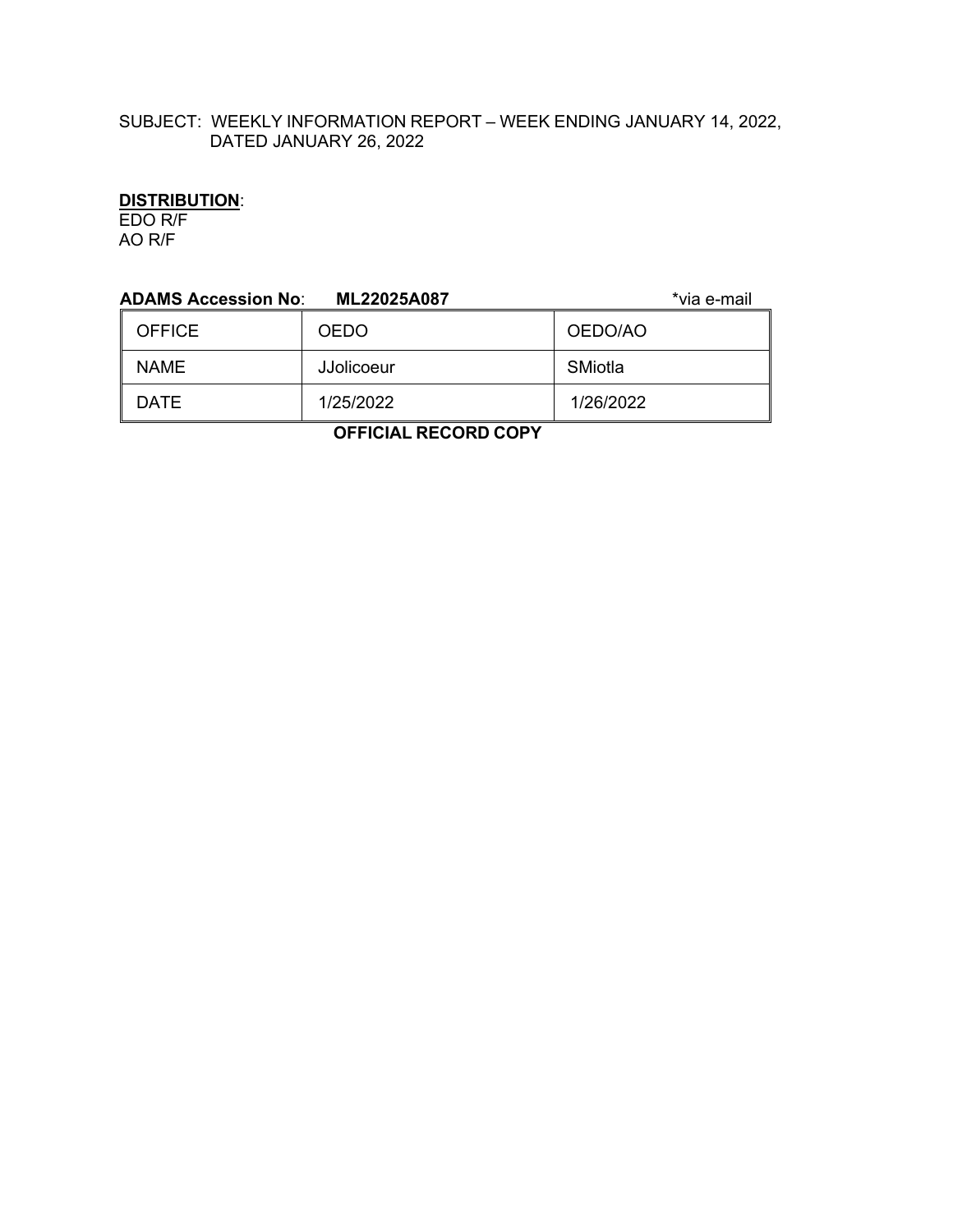# **Office of the Chief Human Capital Officer (OCHCO) Items of Interest Week Ending January 14, 2022**

| <b>ARRIVALS</b>               |                                                     |            |  |  |
|-------------------------------|-----------------------------------------------------|------------|--|--|
| ABUHAMDAN, MUSAB              | <b>REACTOR INSPECTOR</b><br>$R-III$                 |            |  |  |
| AHMED, HIBA                   | <b>HEALTH PHYSICIST</b><br>$R-I$                    |            |  |  |
| BAX, DANA                     | $R-III$<br><b>TECHNICAL ASSISTANT</b>               |            |  |  |
| CHESHARECK, DANA              | SUPPORT SERVICES ASSISTANT<br>$R-III$               |            |  |  |
| CORRELL, JEFFREY              | REACTOR ENGINEER (EXAMINER QUALIFIED)<br><b>NRR</b> |            |  |  |
| DOLINSKY, MAX                 | <b>SR DATA SCIENTIST</b><br><b>OCIO</b>             |            |  |  |
| <b>GUILLARD, JENNIFER</b>     | <b>TECHNICAL ASSISTANT</b><br>$R$ -II               |            |  |  |
| HENNING, TROY                 | <b>OPERATIONS ENGINEER</b>                          | $R-III$    |  |  |
| MIHALIK, ANDREW               | <b>RELIABILITY AND RISK ANALYST</b>                 | <b>NRR</b> |  |  |
| THOMSON, BERNADINE            | DEP DIR DIV OF NEW AND RENEWED LIC                  | <b>NRR</b> |  |  |
| YOUNG, FRANK                  | PROJECT ENGINEER (RI-DP)<br>$R-II$                  |            |  |  |
| <b>RETIREMENTS</b>            |                                                     |            |  |  |
| <b>ADAMS, DARRELL E</b>       | SENIOR CONGRESSIONAL AFFAIRS OFFICER                | <b>OCA</b> |  |  |
|                               |                                                     |            |  |  |
| <b>DEPARTURES</b>             |                                                     |            |  |  |
| MEREDITH, ASHLEY LAUREN       | <b>OGC</b><br><b>ATTORNEY</b>                       |            |  |  |
| <b>TORRES, RICARDO DANIEL</b> | <b>MATERIALS ENGINEER (NDE)</b><br><b>RES</b>       |            |  |  |
|                               |                                                     |            |  |  |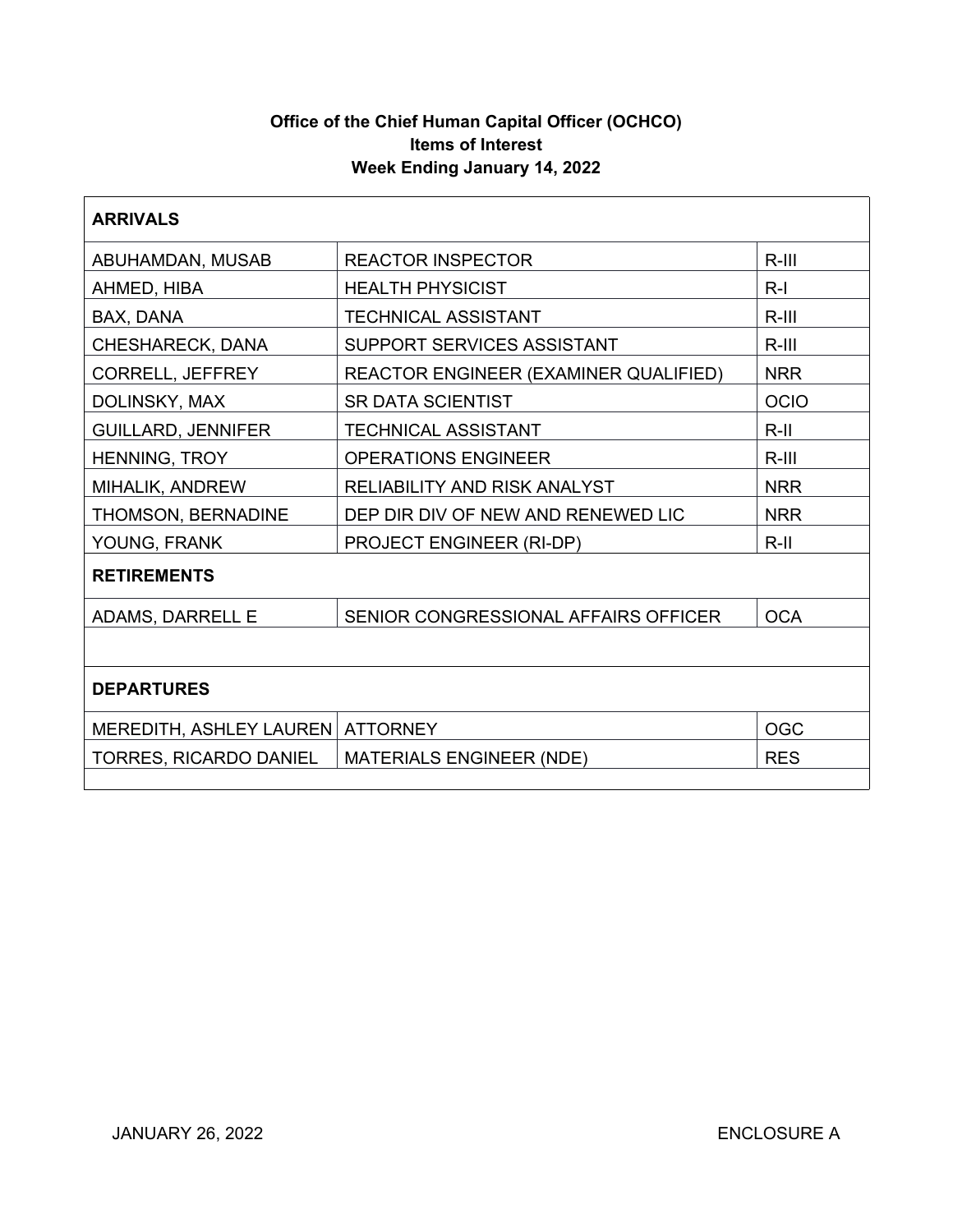### **Office of the Chief Information Officer (OCIO) Items of Interest Week Ending January 14, 2022**

Freedom of Information Act (FOIA) and Privacy Act (PA) Requests, Appeals, and Consultations Received During the Period of January 10 – January 14, as submitted by requester

| <b>Tracking</b> | Requester's                 | <b>Requester's</b>                                                    | <b>Request Description</b>                                                                                                                                                                                                                                                                                                                                                                                                                                              | <b>Received</b> |
|-----------------|-----------------------------|-----------------------------------------------------------------------|-------------------------------------------------------------------------------------------------------------------------------------------------------------------------------------------------------------------------------------------------------------------------------------------------------------------------------------------------------------------------------------------------------------------------------------------------------------------------|-----------------|
| <b>Number</b>   | <b>Name</b>                 | Organization                                                          |                                                                                                                                                                                                                                                                                                                                                                                                                                                                         | <b>Date</b>     |
| 2022-<br>000059 | Michael<br>Ayele<br>(aka W) | Association<br>for The<br>Advancement<br>of Civil<br><b>Liberties</b> | The 57 requested items in relation to<br>the several articles published by<br>various news outlets linking Emma<br>Watson to anti-Semitism following<br>her expression of solidary to<br>Palestine; the Equal Employment<br>Opportunity Commission response to<br>the FOIA request submitted by<br>named individual pertaining to the<br><b>United States Holocaust Memorial</b><br>Museum; and the dismissal of Marc<br>Lamont Hill as a journalist working<br>for CNN | 01/10/2022      |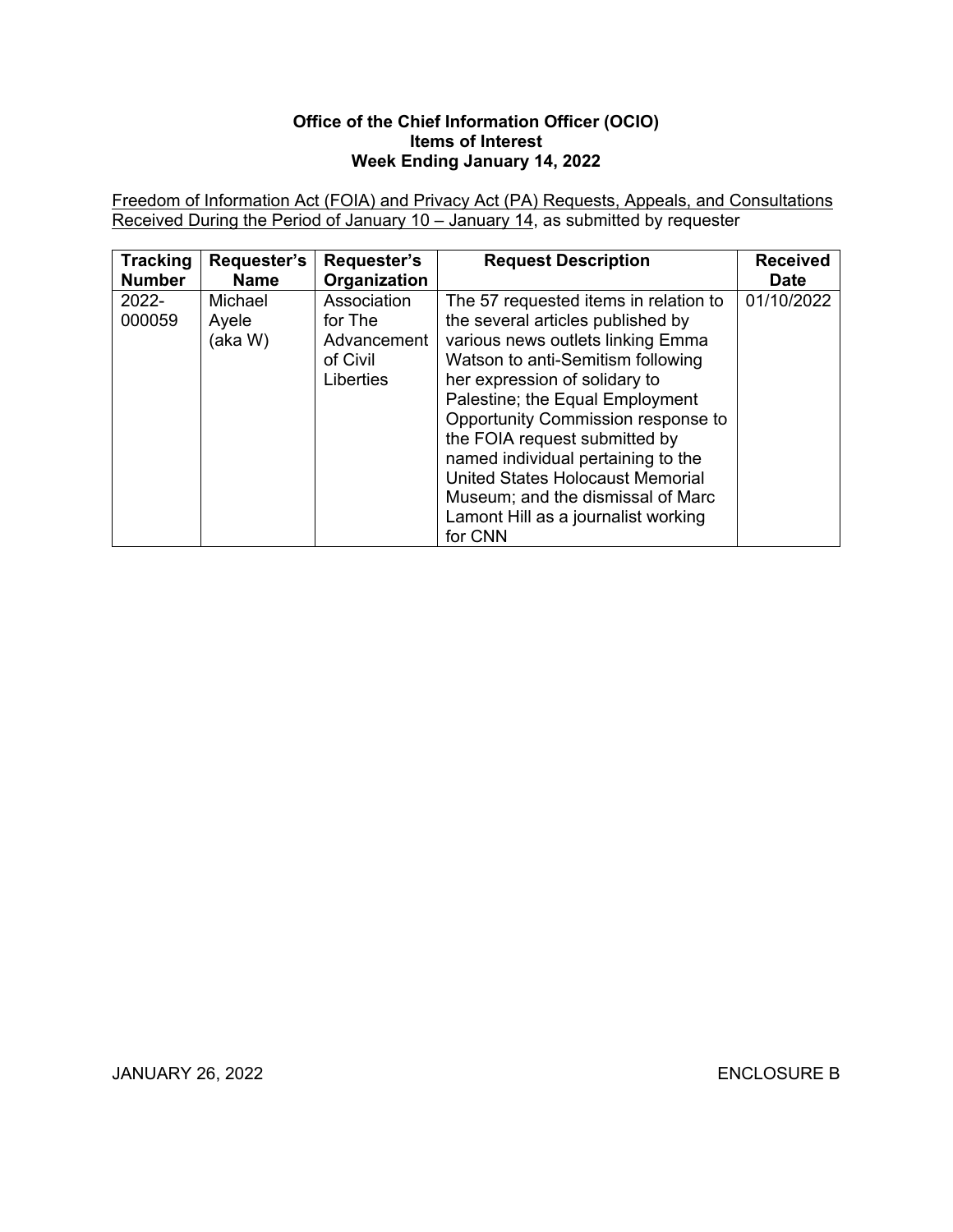#### **Office of Nuclear Reactor Regulation (NRR) Items of Interest Week Ending January 14, 2022**

# **U.S. Nuclear Regulatory Commission (NRC) Published Draft Regulatory Issue Summary on Operational Leakage in Federal Register**

On January 14, 2022, the NRC published the DRAFT Regulatory Issue Summary (RIS) regarding Operational Leakage in the Federal Register ([87 FR 2361](https://www.federalregister.gov/documents/2022/01/14/2022-00686/operational-leakage)). The NRC is seeking comments on the DRAFT RIS which clarifies regulatory requirements for evaluation, control, and treatment of operational leakage in systems required to be operable by plant technical specifications. Comments are requested by March 15, 2022.

#### **NRC Issues Exemption for Work Hour Controls related to the COVID-19 Public Health Emergency for Davis Besse Nuclear Power Station**

On January 14, 2022, the NRC staff granted a temporary exemption (Agencywide Document Access and Management System [ADAMS] Accession No. [ML22012A399](https://adamsxt.nrc.gov/navigator/AdamsXT/content/downloadContent.faces?objectStoreName=MainLibrary&ForceBrowserDownloadMgrPrompt=false&vsId=%7b1D28F4C0-9913-C02F-8669-7E5007000000%7d)) from specific requirements of Title 10 of the Code of *Federal Regulations* (10 CFR) Part 26.205, "Work hours" to Energy Harbor Nuclear Corp. for Davis Besse Nuclear Power Station, Unit No. 1. This exemption is related to COVID-19. The staff reviewed the proposed exemption and determined that pursuant to 10 CFR 26.9, the exemption is authorized by law, will not endanger life or property or the common defense and security, and is otherwise in the public interest.

## **NRC Issues Exemption for Work Hour Controls related to the COVID-19 Public Health Emergency for Clinton Power Station**

On January 14, 2022, the NRC granted an exemption (ADAMS Accession No. [ML22013B277](https://adamsxt.nrc.gov/navigator/AdamsXT/content/downloadContent.faces?objectStoreName=MainLibrary&vsId=%7b0D0C8AC2-D90F-C478-873F-7E5588600000%7d&ForceBrowserDownloadMgrPrompt=false)) to Exelon Generation Company for Clinton Power Station, Unit No. 1 from specific requirements of 10 CFR Part 26, "Fitness for Duty Programs," Section 26.205, "Work hours." This exemption is related to COVID-19. The staff reviewed the proposed exemption and determined that pursuant to 10 CFR 26.9, the exemption is authorized by law, will not endanger life or property or the common defense and security, and is otherwise in the public interest.

# **NRC Issues Generic Schedule for Review of Topical Reports and Licensing Actions for Fuels**

On January 11, 2022, the staff sent a letter (ADAMS Accession No. [ML22003A168](https://adamsxt.nrc.gov/navigator/AdamsXT/content/downloadContent.faces?objectStoreName=MainLibrary&vsId=%7bF9B80845-74EB-C38D-87E4-7E21C9200000%7d&ForceBrowserDownloadMgrPrompt=false)) to the Nuclear Energy Institute and other industry stakeholders to provide a generic schedule of review for topical reports and licensing actions for deployment of accident tolerant, higher burnup, and increased enrichment fuels. The letter is intended to encourage further engagement with the staff on any intended specific topical report or site-specific licensing action targeted for approval and/or deployment by the mid-2020s.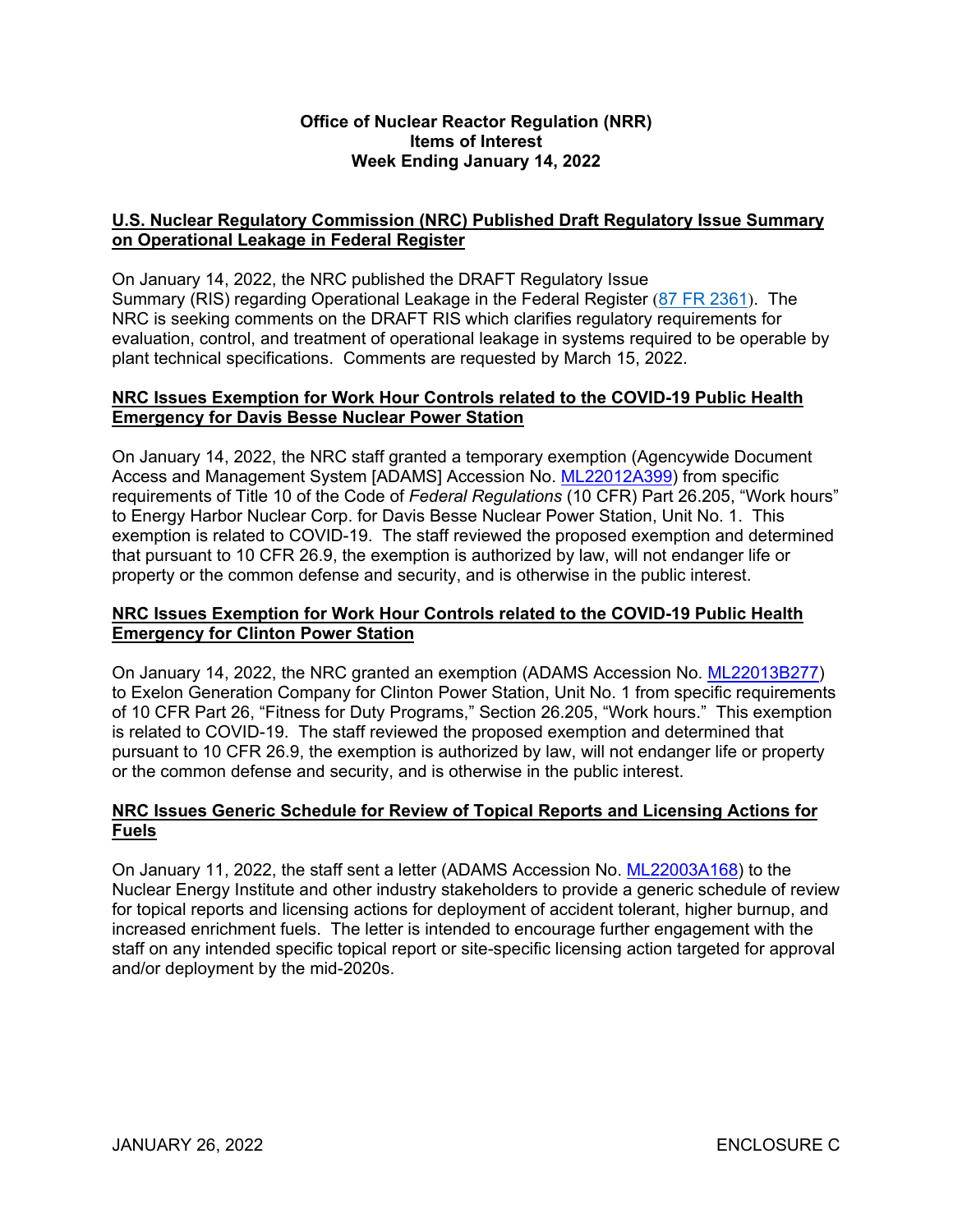#### **Office of Nuclear Material Safety and Safeguards (NMSS) Items of Interest Week Ending January 14, 2022**

### **Adjustment of Civil Penalties for Inflation for Fiscal Year 2022: Final Rule; 10 CFR Parts 2 and 13 [NRC-2020-0032; RIN 3150-AK45]**

On January 14, 2022, the NRC published a notice in the *Federal Register* ([87 FR 2310](https://www.federalregister.gov/d/2022-00010)) amending its regulations to adjust the maximum civil monetary penalties it can assess under statutes enforced by the agency. These changes are mandated by the Federal Civil Penalties Inflation Adjustment Act of 1990, as amended by the Federal Civil Penalties Inflation Adjustment Act Improvements Act of 2015. The NRC is amending its regulations to adjust the maximum civil monetary penalty for a violation of the Atomic Energy Act of 1954, as amended, or any regulation or order issued under the Atomic Energy Act, from \$307,058 to \$326,163 per violation, per day. Additionally, the NRC is amending provisions concerning program fraud civil penalties by adjusting the maximum civil monetary penalty under the Program Fraud Civil Remedies Act from \$11,803 to \$12,537 for each false claim or statement. This final rule is effective January 14, 2022.

#### **Revision of the NRC Enforcement Policy Statement: Revision to Policy Statement; 10 CFR Part 2 (NRC-2021-0219)**

On January 14, 2022, the NRC published a notice in the *Federal Register* ([87 FR 2309](https://www.federalregister.gov/d/2022-00011)) issuing a revision to its Enforcement Policy. This revision addresses the requirements of the Federal Civil Penalties Inflation Adjustment Act Improvements Act of 2015, which requires Federal agencies to adjust their maximum civil monetary penalty amounts annually for inflation. This action is effective on January 14, 2022.

JANUARY 26, 2022 ENCLOSURE D